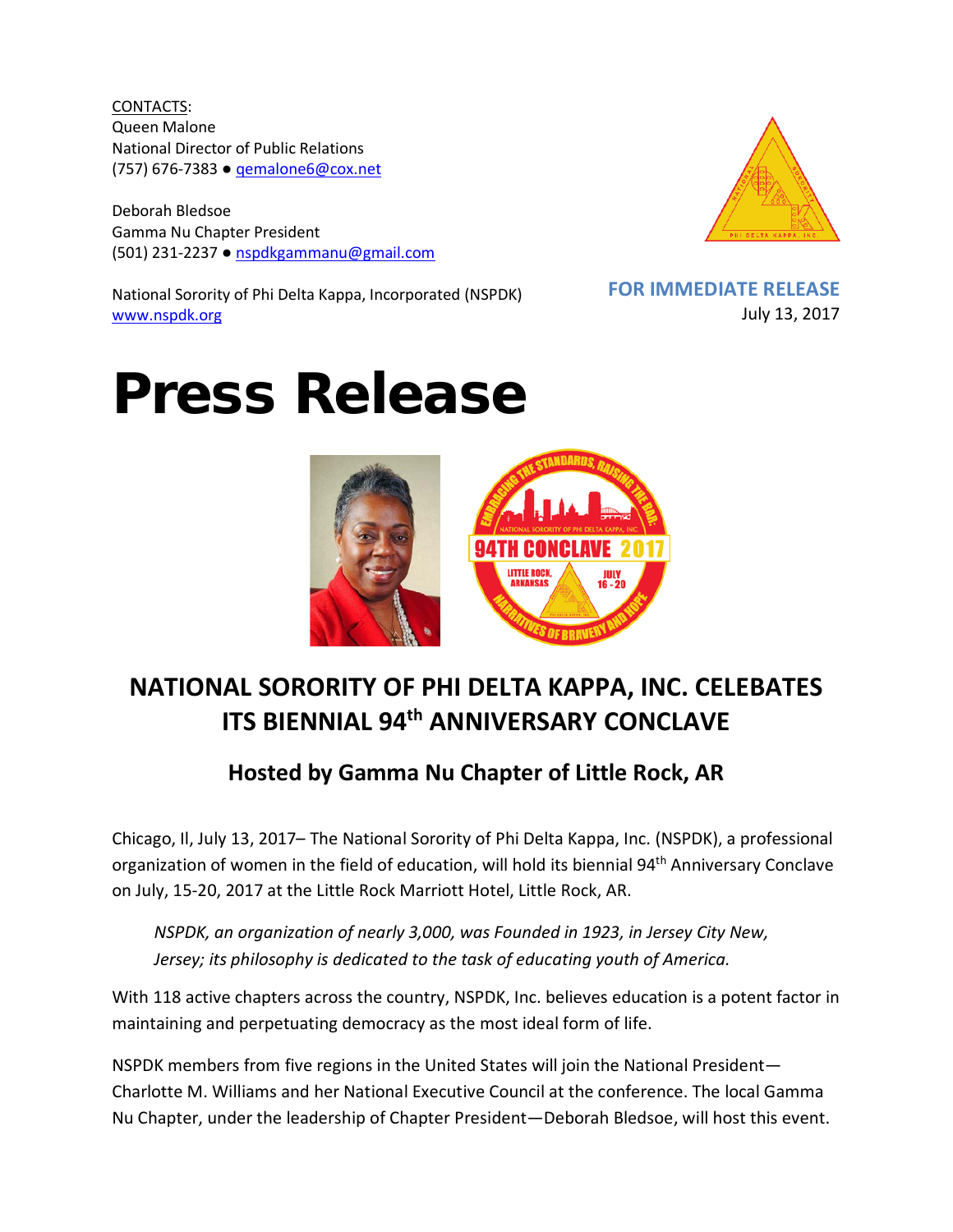National President Williams says, "this biennial conference promises to be one of intellectual and enlightenment. Our deliberations are designed to meet the needs of NSPDK members, as well as a sisterhood dedicated to promoting education. Our theme*—"Embracing the Standards, Raising the Bar: Narratives of Bravery and Hope"*, will be reflected in the professional development sessions, workshops and cultural and social events throughout the conference."

The following events are open to the public: Because We Care Community Service Project, An Evening with the Anthropos, the Public Meeting, Educational Workshops, Vital Issues Breakfast, and Gala Night. Details of each event are showcased below.

The major pre-conclave event, "Because We Care Community Service Project," will be held on Saturday, July 15, 2017 at 12noon – 4pm in the Marriott Hotel, Riverview Room. This event includes a health fair and support of Project H.O.P.E. First, there will be a health fair providing a safe, confidential atmosphere where conversation may take place with health care professionals on topics to include diabetes, heart disease, stroke, and cancer – current issues affecting African-American and other minority communities. Second, support will be provided to Project H.O.P.E. where Gamma Nu Chapter of Little Rock, AR has adopted Stephens Elementary School and runs Project H.O.P.E. to support the needs of the students.

An Evening with the Anthropos (Men in Our Lives) will be held on Sunday, July 16, 2017 at 7pm – 10pm (Ticketed event). Rev. Malik Saafir will be the moderator of a panel viewing of Excerpts from the award-winning **"13th."** The panelist and award honorees are Attorney John Walker and Attorney Omavi Shakur.

Professional Development for Educators, a full day of workshops and presentations, will be held on Monday, July 17, 2017. Presenters will include internationally renowned educators in several areas of curriculum and instruction, especially literacy. The keynote presenter is Chelonnda Seroya, member of Dr. Harry Wong's Professional Development Team.

The Public Meeting event will be held Monday, July 17, 2017 at 6pm. This event will honor the four HBCU Presidents along with Dr. Jones President of Henderson State University. Dr. R.L. Smothers, Philander Smith College President will be honored with a citation award. Other honorees are Dr. Joyce Elders, Ms. Hattie Frazier, and Mr. James Jones.

The Vital Issues Breakfast will be held Wednesday, July 19, 2017 at 8:30am – 11:30am (Ticketed event). The guest keynote speaker is Tananarive Due, Author. She is a former Cosby Chair for the Humanities at Spelman College. She has written a dozen supernatural suspense novels. She has won the American Book Award, and the NAACP Image Award. Honored guest will be Elizabeth Eckford and Thelma Mothershed-Wair of the Little Rock Nine.